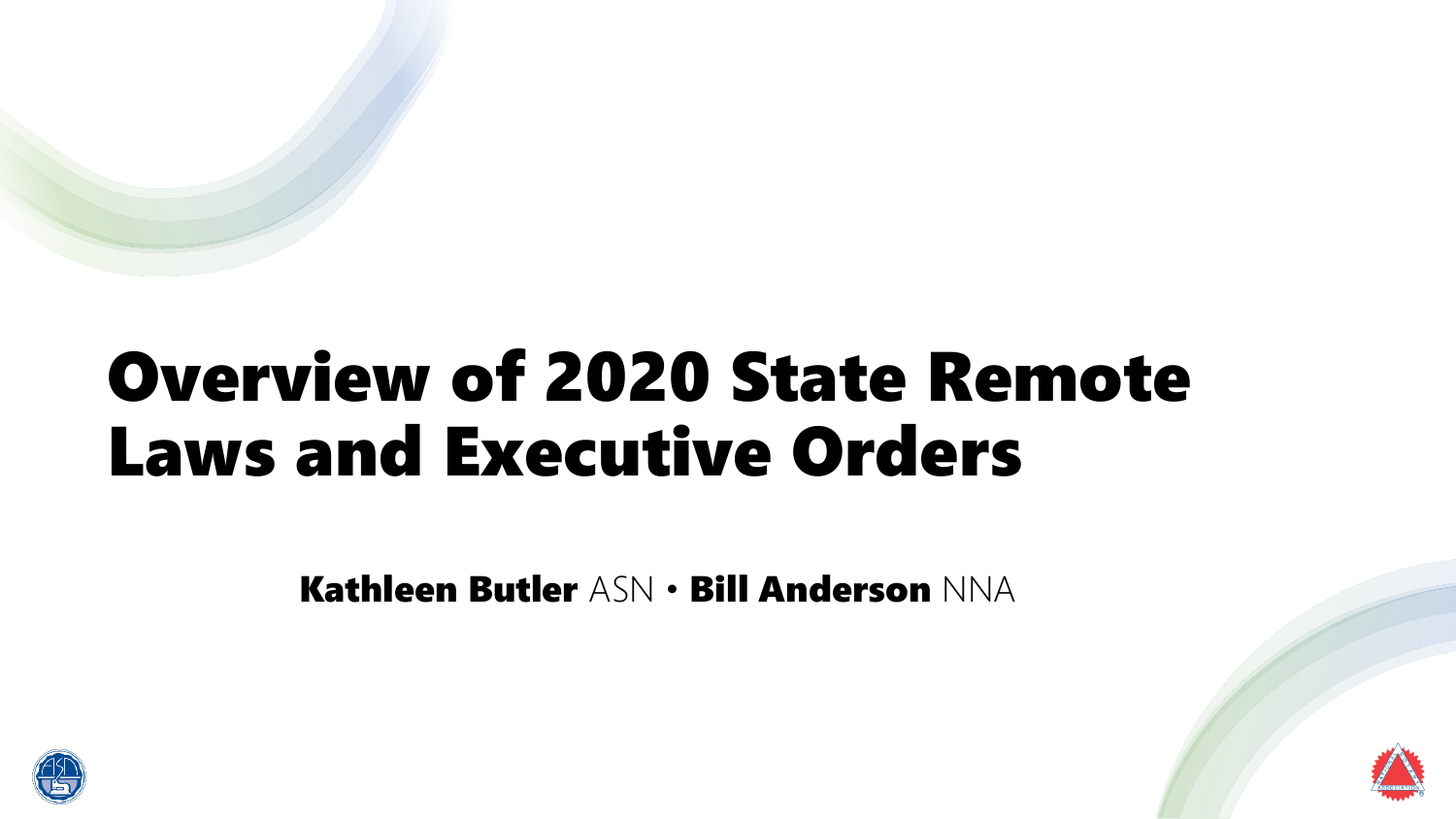Session Volume



**Enacted Tracked** 



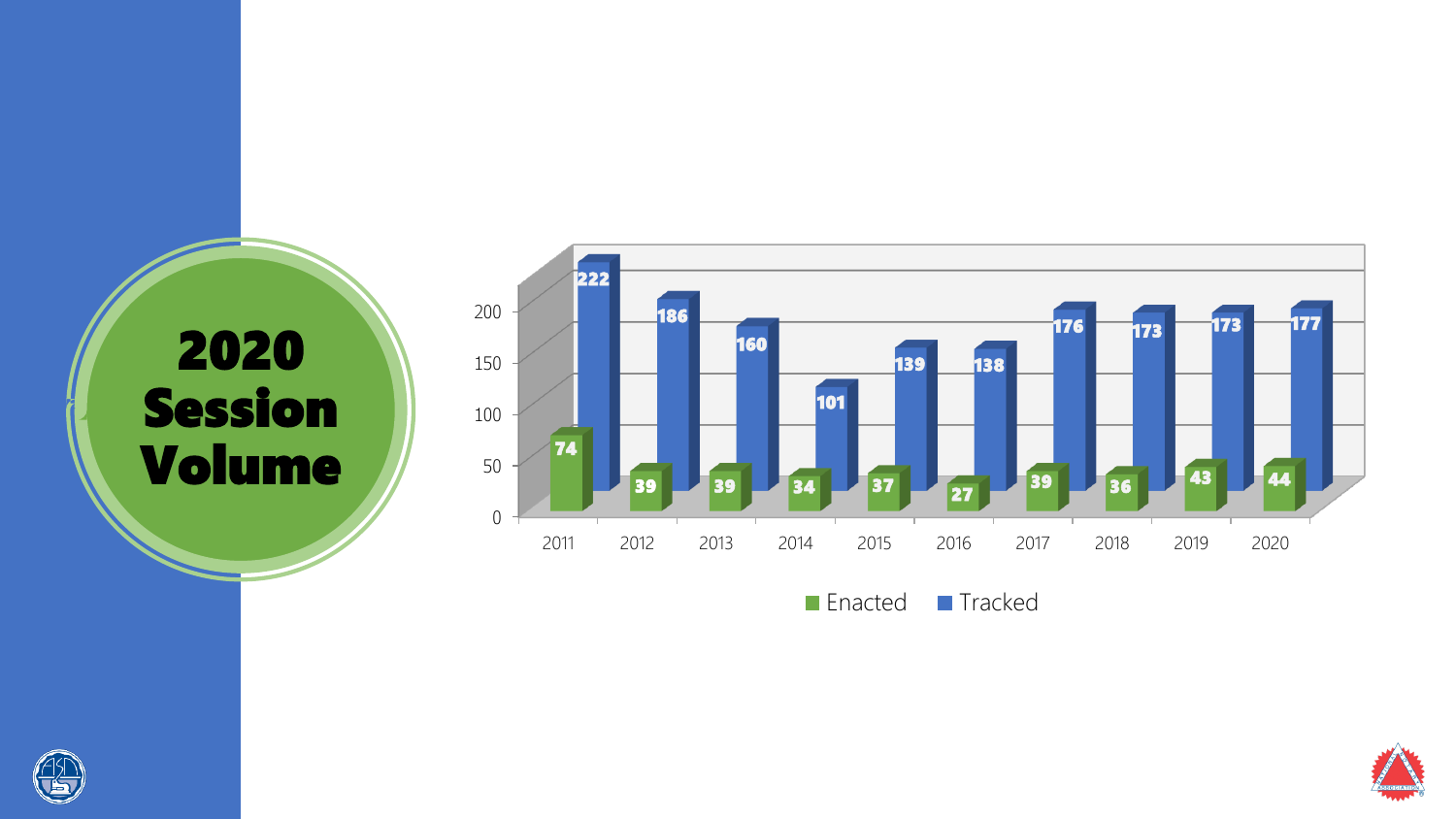# 2020 Remote Bills\*





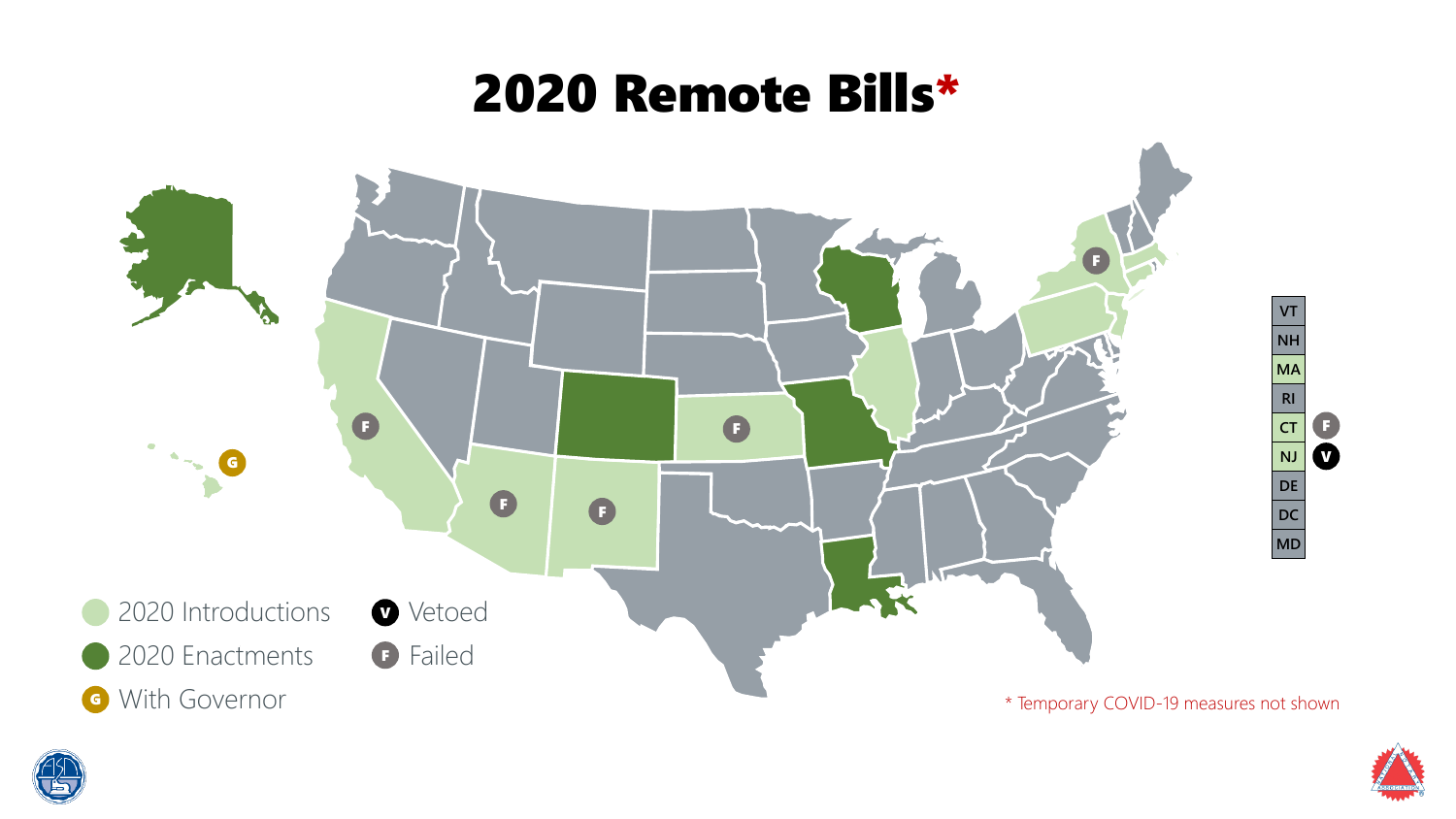### Remote Enactments\*





\* Temporary COVID-19 enactments not shown

**VT NH**

**MA RI CT NJ DE**

> **DC MD**

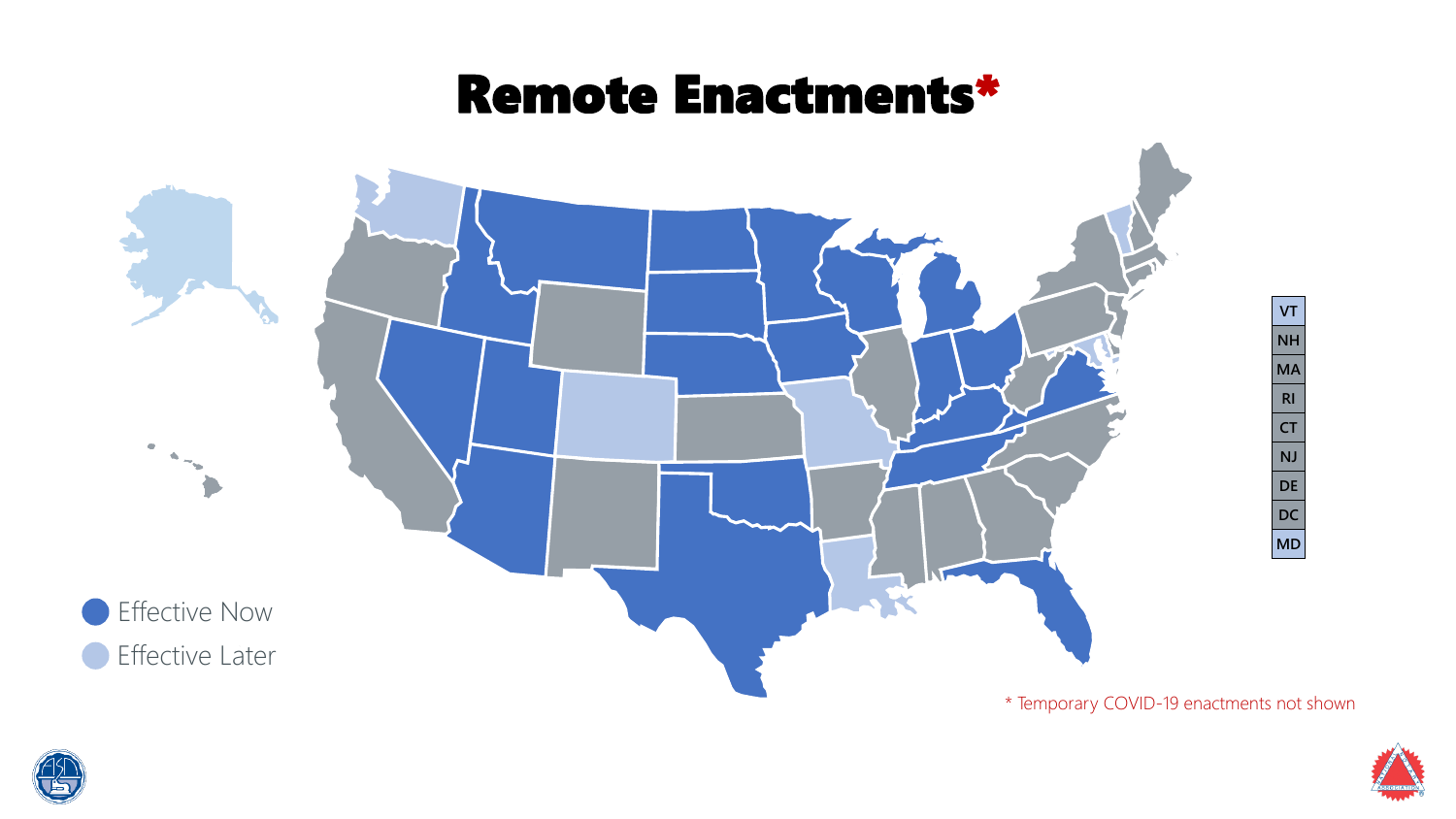## COVID-19 Actions



\* Court Order